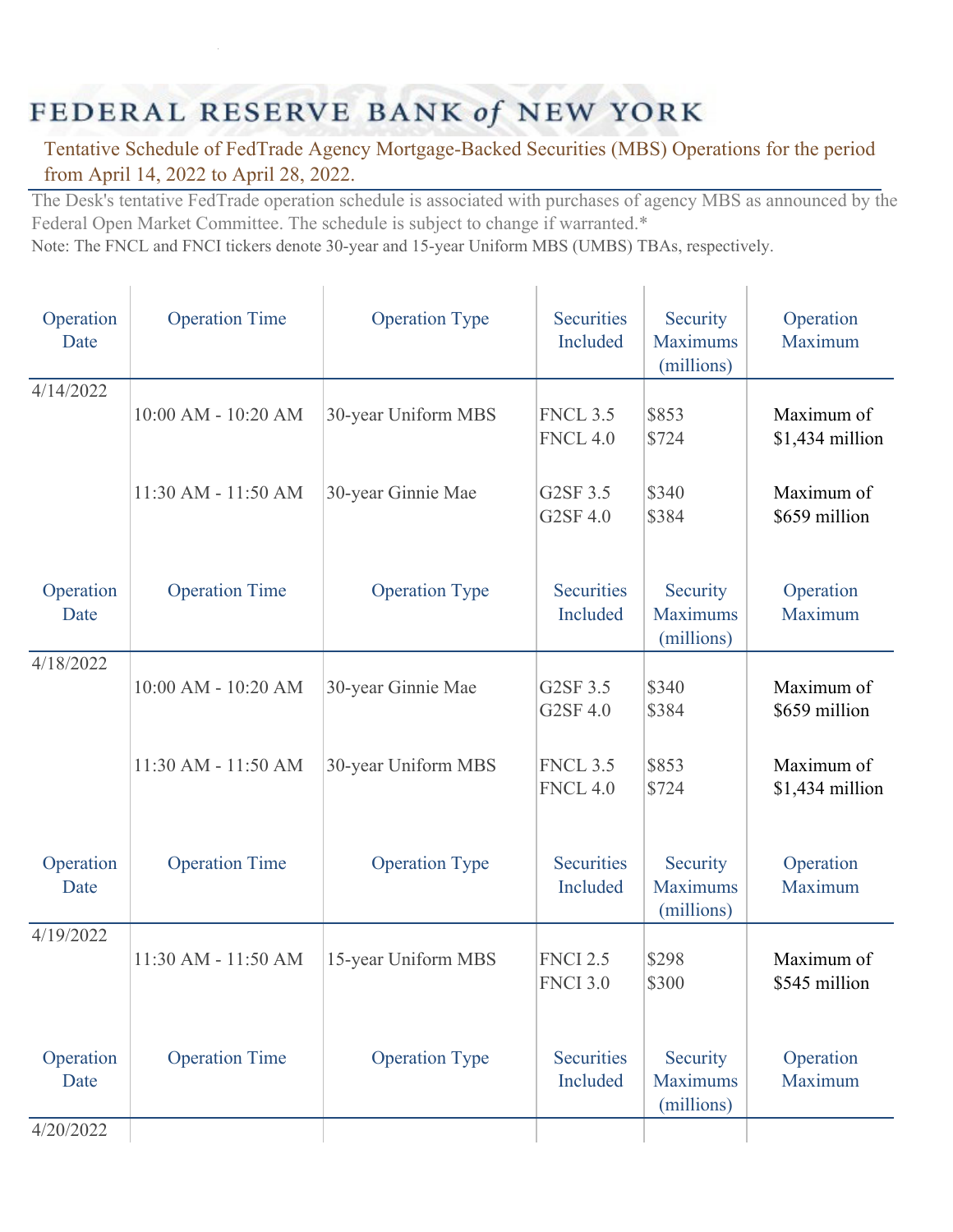|                   | 10:00 AM - 10:20 AM   | 30-year Uniform MBS   | <b>FNCL 3.5</b><br><b>FNCL 4.0</b>                    | \$853<br>\$724                            | Maximum of<br>\$1,434 million  |
|-------------------|-----------------------|-----------------------|-------------------------------------------------------|-------------------------------------------|--------------------------------|
|                   | 11:30 AM - 11:50 AM   | 30-year Ginnie Mae    | G2SF 3.5<br>G2SF 4.0                                  | \$340<br>\$384                            | Maximum of<br>\$659 million    |
| Operation<br>Date | <b>Operation Time</b> | <b>Operation Type</b> | <b>Securities</b><br>Included                         | Security<br><b>Maximums</b><br>(millions) | Operation<br>Maximum           |
| 4/21/2022         | 10:00 AM - 10:20 AM   | 15-year Uniform MBS   | <b>FNCI 2.5</b><br><b>FNCI 3.0</b>                    | \$298<br>\$300                            | Maximum of<br>\$545 million    |
|                   | 11:30 AM - 11:50 AM   | 30-year Uniform MBS   | <b>FNCL 3.5</b><br><b>FNCL 4.0</b>                    | \$853<br>\$724                            | Maximum of<br>\$1,434 million  |
| Operation<br>Date | <b>Operation Time</b> | <b>Operation Type</b> | <b>Securities</b><br>Included                         | Security<br><b>Maximums</b><br>(millions) | Operation<br>Maximum           |
| 4/22/2022         | 10:00 AM - 10:20 AM   | 30-year Uniform MBS   | <b>FNCL 3.5</b><br><b>FNCL 4.0</b><br><b>FNCL 4.5</b> | \$853<br>\$724<br>\$252                   | Maximum of<br>$$1,663$ million |
|                   | 11:30 AM - 11:50 AM   | 30-year Ginnie Mae    | G2SF 3.5<br>G2SF 4.0<br>G2SF 4.5                      | \$340<br>\$384<br>\$130                   | Maximum of<br>\$777 million    |
| Operation<br>Date | <b>Operation Time</b> | <b>Operation Type</b> | <b>Securities</b><br>Included                         | Security<br><b>Maximums</b><br>(millions) | Operation<br>Maximum           |
| 4/25/2022         | 10:00 AM - 10:20 AM   | 15-year Uniform MBS   | <b>FNCI 2.5</b><br><b>FNCI 3.0</b>                    | \$298<br>\$300                            | Maximum of<br>\$545 million    |
|                   | 11:30 AM - 11:50 AM   | 30-year Uniform MBS   | <b>FNCL 3.5</b><br><b>FNCL 4.0</b>                    | \$853<br>\$724                            | Maximum of<br>$$1,434$ million |
|                   |                       |                       |                                                       |                                           |                                |